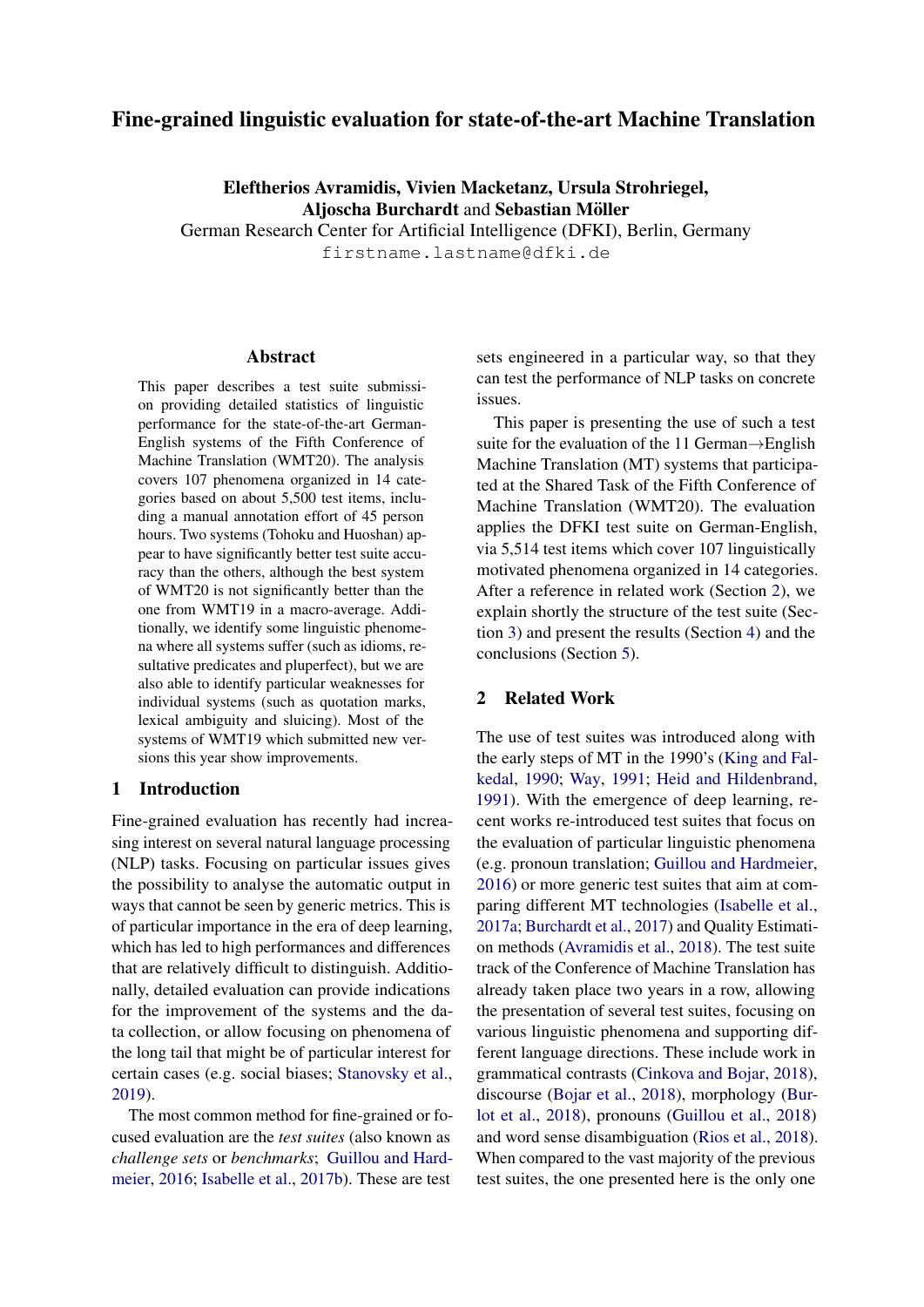<span id="page-1-1"></span>

| Lexical Ambiguity                     |      |
|---------------------------------------|------|
| Er las gerne Novellen.                |      |
| He liked to read novels.              | fail |
| He liked to read novellas.            | pass |
| Phrasal verb                          |      |
| Warum starben die Dinosaurier aus?    |      |
| Why did the dinosaurs die?            | fail |
| Why did the dinosaurs die out?        | pass |
| Why did the dinosaurs become extinct? | pass |
| <b>Ditransitive Perfect</b>           |      |
| Ich habe Tim einen Kuchen gebacken.   |      |
| I have baked a cake.                  | fail |
| I baked Tim a cake.                   | pass |

Table 1: Examples of passing and failing MT outputs

that performs a systematic evaluation of more than one hundred phenomena on the state-of-the-art systems participating in WMT20.

## <span id="page-1-0"></span>3 Method

The test suite is a test set that has been devised manually with the aim to allow testing the MT output for several linguistic phenomena. The entire test suite consists of subsets that test one particular phenomenon each, through several test items. Each test item of the test suite consists of a source sentence and a set of correct and/or incorrect MT outputs. At the evaluation time, the test items are given as input to the MT systems and it is tested on whether the respective MT output consists a correct translation. By observing the amount of the test items that are translated correctly, one can calculate the performance of the MT systems regarding the respective phenomenon.

The evaluation presented in this paper is based on the DFKI Test Suite for MT on German to English, which has been presented in [\(Burchardt et al.,](#page-5-4) [2017\)](#page-5-4) and applied extensively in the WMT shared task of 2018 [\(Macketanz et al.,](#page-6-5) [2018\)](#page-6-5) and 2019 [\(Avramidis et al.,](#page-5-10) [2019\)](#page-5-10). The current version includes 5,560 test items in order to control 107 phenomena organised in 14 categories. Some sample test items can be seen in Table [1](#page-1-1) whereas a more detailed list of test sentences with correct and incorrect translations can be found on  $G$ itHub<sup>[1](#page-0-1)</sup>.

#### 3.1 Application of the test suite

The construction of the test suite has been thoroughly explained in the papers from the previous years [\(Avramidis et al.,](#page-5-5) [2018,](#page-5-5) [2019\)](#page-5-10) and depicted in Figure [1](#page-2-1) (steps *a-c*). The test items of the test suite are given as input to the MT systems (step *d*). Their MT outputs are tested using a set of rules (regular expressions or fixed strings), each rule specific for a phenomenon, that defines whether the translations are correct with respect to the tested phenomenon (step *e*). When the automatic application of the rules cannot lead to a clear decision on whether the translation is correct or not, the test item is left with a warning. The warnings are consequently resolved by human annotators with linguistic knowledge, who inspect the MT output, provide a clear judgment and also augment the set of the rules to cover similar cases in the future (step *e*).

For every system we calculate the phenomenonspecific translation accuracy as the the number of the test sentences for the phenomenon which were translated properly, divided by the number of all test sentences for this phenomenon:

$$
accuracy = \frac{correct\ translations}{sum\ of\ test\ items}
$$

Each phenomenon is covered by at least 20 test items<sup>[2](#page-0-1)</sup>, whereas the same test items are given to multiple systems to achieve comparisons among them. In order to achieve a fair comparison among the systems, only the test items that do not contain any warnings for any of the systems are included in the calculation.

In order to define which systems have the best performance for a particular phenomenon, all systems are compared with the system with the highest accuracy. When comparing the highest scoring system with the rest, the significance of the comparison is confirmed with a one-tailed Z-test with  $\alpha = 0.95$ . The systems whose difference with the best system is not significant are considered to be in the first performance cluster and indicated with boldface in the tables.

## 3.2 Experiment setup

In the evaluation presented in the paper, MT outputs are obtained from the 11 systems that are part of the *news translation task* of the Fifth Conference on Machine Translation (WMT20). These are 7 systems submitted by the shared task participants plus 4 online commercial systems whose output has been obtained by the workshop organizers and therefore have been anonymized. Unfortunately, contrary to previous years, very few system descriptions were provided by the time this paper was

<sup>1</sup>[https://github.com/DFKI-NLP/TQ\\_](https://github.com/DFKI-NLP/TQ_AutoTest) [AutoTest](https://github.com/DFKI-NLP/TQ_AutoTest)

 $2$  with the exception of 7 phenomena which have 9-19 items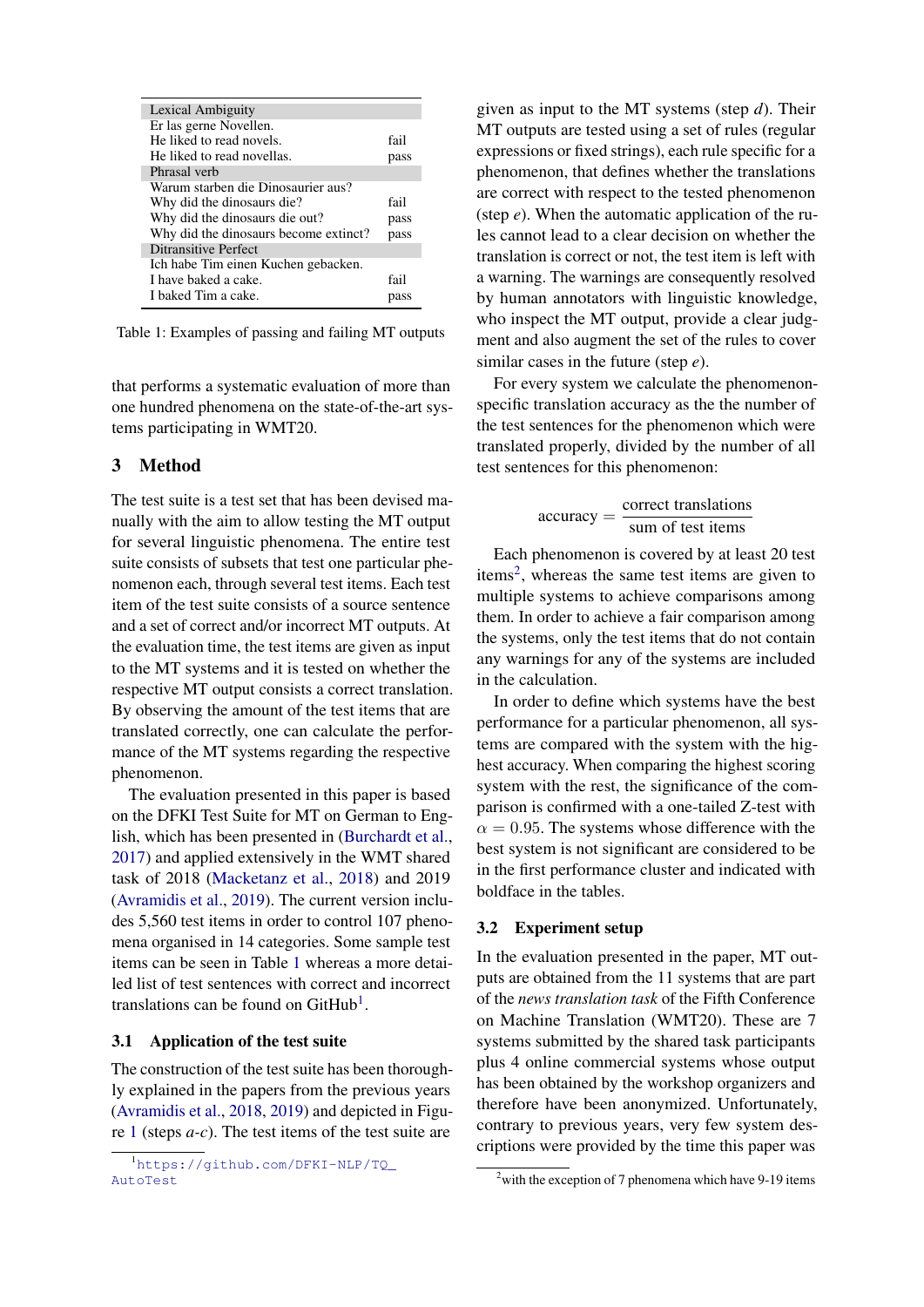<span id="page-2-1"></span>

Figure 1: Example of the preparation and application of the test suite for one test sentence

written and it is therefore not possible to associate linguistic performance with system types and settings.

As explained earlier, the application of the test suite on the output of the 11 systems left about 10% of unresolved warnings which needed to be manually edited. A human annotator with linguistic background devoted about 45 working hours in order to resolve 99% of them (resulting into 5,514 valid out of 5,560 total items).

## <span id="page-2-0"></span>4 Results

The accuracy of each system per linguistic category is briefly shown in Table [5](#page-7-0) whereas the detailed statistics depicting the accuracy for every linguistic phenomenon, grouped in the respective linguistic categories are shown in Table [7.](#page-8-0) Since every category and every phenomenon have a different amount of test items, the average scores, shown in the last rows of the tables, are computed in three different ways: The first aggregates the contributions of all test items to compute the average percentages (micro-average), the second (Table [5\)](#page-7-0) computes the percentages independently for each category and then takes the average (hence treating all categories equally; *category macro-average*) and the third (Table [7\)](#page-8-0) computes the percentages independently for each phenomenon and then takes the average (hence treating all phenomena equally; *phenomenon macro-average*). The significantly best systems for every category or phenomenon are bold-faced.

Very high scores do not necessarily mean that the MT of the respective grammatical phenomenon has been solved, but rather that the current test items of the test suite (which was engineered with the emergence of the first neural MT systems in 2017) are unable to expose difficulties of the systems. The artificial nature of the test suite and the variable number of test items per category and phenomenon should also be taken in consideration when doing comparisons between categories and phenomena.

## 4.1 Comparison between systems

Two systems are standing out for their overall performance. Tohoku-AIP-NTT [\(Kiyono et al.,](#page-6-6) [2020\)](#page-6-6) achieves the best category macro-averaged accuracy of 88.1%, whereas together with Huoshan they share the first position based on their microaveraged accuracy (85.3-85.4%). The systems UEdin [\(Germann,](#page-5-11) [2020\)](#page-5-11), Online-B, Online-G and Online-A are next.

Tohoku and Huoshan are the best performing systems for all linguistic categories, whereas UEdin is losing in one category and Online-A is losing in two categories.

Two systems, WMTBiomedBaseline and ZLabs show very low performances and are assumed to be non state-of-the-art systems. We will therefore exclude these two systems from the discussion and conclusions for phenomena and categories. Whereas no description was available for ZLab, the lower performance of the WMTBiomedBaseline can be attributed to the fact that it was trained with only 56% of the parallel training data used by Tohoku and no synthetic data. Among the rest of the systems, the worst performing one is Online-Z, achieving the lowest accuracy (74% on both micro- and macro-average), being on par with the best systems on only 6 categories.

BLEU scores [\(Papineni et al.,](#page-6-7) [2002\)](#page-6-7) on the official test-set are also calculated for further comparison. The order of the systems based on BLEU seems to correlate with the order given by the category macro-average with the exception of one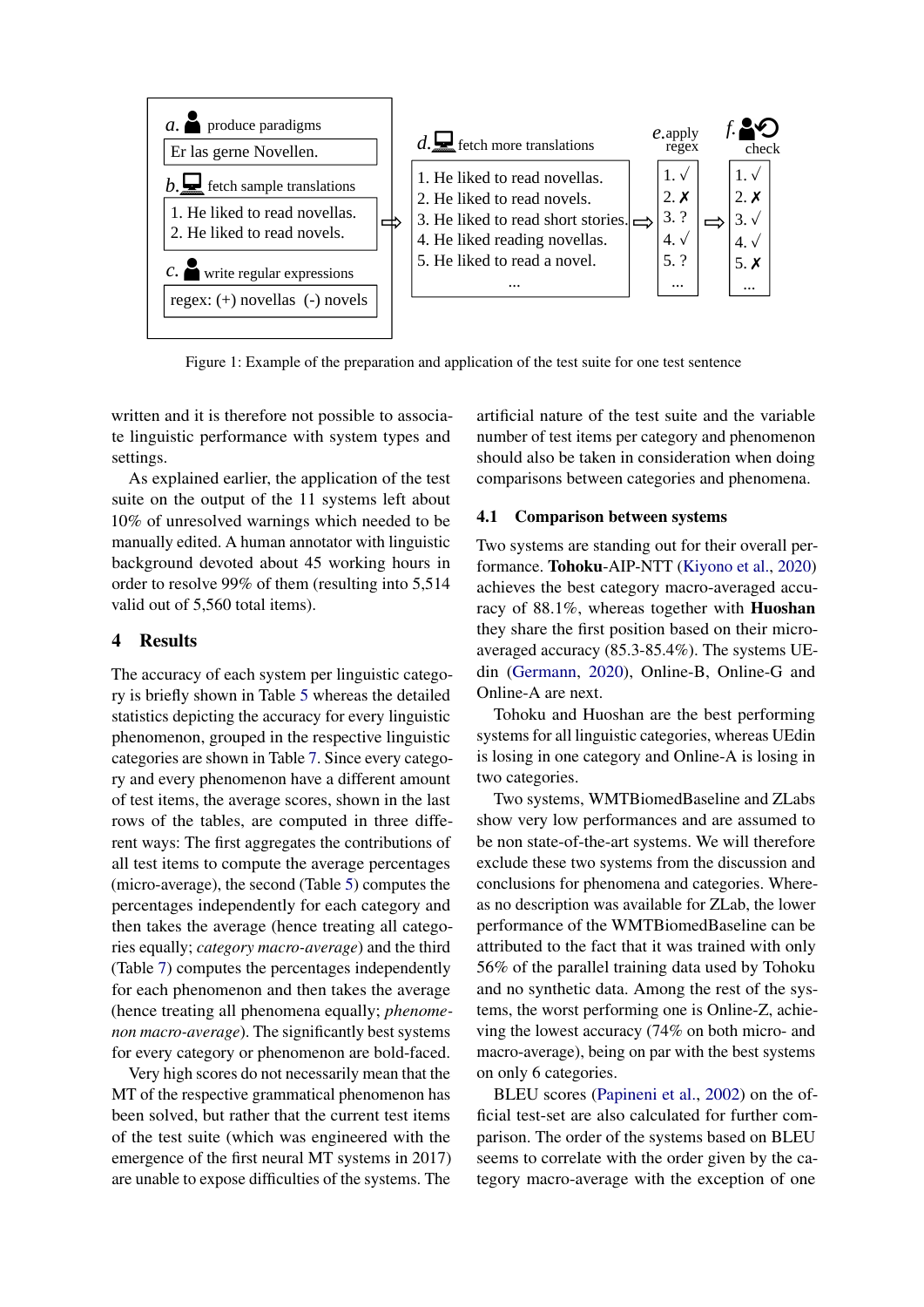<span id="page-3-0"></span>

| Verb Valency               |      |
|----------------------------|------|
| Ich erinnere mich seiner.  |      |
| I remember his.            | fail |
| I remember him.            | pass |
| <b>False Friends</b>       |      |
| Er las gerne Novellen.     |      |
| He liked to read novels.   | fail |
| He liked to read novellas. |      |

Table 2: Examples of linguistic categories with lower accuracy with passing and failing MT outputs

system (OPPO; [Shi et al.,](#page-6-8) [2020\)](#page-6-8).

#### 4.2 Linguistic categories

The average accuracy regarding the linguistic categories ranges in relatively high numbers, between 68.9% and 97.3%. The categories with the highest accuracy in average are the negation (97.3%), the composition (85.3%), the subordination (85.3%) and the named entinties and terminology (82%). The ones with the lowest accuracy are the multiword expressions (MWE), the ambiguity, the false friends and the verb valency (68.9-71.5%).

When one tries to identify weaknesses of particular systems, OPPO is suffering mostly concerning function words and long distance dependencies (LDD) / interrogatives. Online-Z and PROMT have issues with ambiguity and several systems have issues with punctuation. Some of these issues are discussed in a more fine-grained level below.

The comparison of the state-of-the-art systems with the low-resource WMTBiomedBaseline indicates that some categories, such as ambiguity and composition, are particularly sensitive to low resources, as their accuracy is proportionally lower than other categories if compared to the respective category accuracies of the state-of-the-art systems.

Table [2](#page-3-0) contains examples from the two low accuracy categories *verb valency* and *false friends*. *Verb valency* refers to the arguments that are being controlled by the predicate. Certain verbs require a specific grammatical case. In our example, the German verb *sich erinnern* (to remember) requires a genitive object, in this case *seiner*. *Seiner*, however, can also mean *his* as in the possessive pronoun, which explains the mistranslation of *I remember his*.

*False friends* are words in different languages that look similar and are therefore often mistaken for being translations of one another, even though their meanings differ. The German noun *Novelle* does not translate to *novel*, but to *novella* or *short* *story*. While you would expect a human to make these kind of translation errors, it is surprising to see that also MT systems are prone to mistranslating false friends.

#### 4.3 Linguistic phenomena

The accuracy regarding individual linguistic phenomena has a wide range, between very low scores (15%) and full success (100%). The phenomena which all systems had difficulty to handle were the idioms and the resultative predicates, with most systems scoring only 20% and 26% respectively. However, the overall performance on these phenomena has improved: last year only 3 systems could achieve this performance, with the majority of the systems having 5-10% less accuracy. Modal pluperfect is also ranging very low, scoring between 2.2% and 50.6% and similar is the case for its negated version. Other moods of the pluperfect make it particularly difficult for some systems, e.g. PROMT and Online-Z suffer in translating the ditransitive and intransitive pluperfect.

When trying to find the cases that consist a weakness for particular systems, Online-Z indicates one of the lowest scores in punctuation, which appears to derive from the fact that the system removes all quotation marks. A similar issue is observed with Online-G and OPPO which could correctly convey almost half of the quotation marks, whereas another two systems have some way to go. Interestingly enough, despite strongly depending on preprocessing, quotation marks are a common issue, since similar cases have been noted in previous years. In other phenomena, Online-Z has a very low accuracy for sluicing whereas PROMT is relatively weak concerning lexical ambiguity.

Table [3](#page-4-0) contains further translation examples from linguistic phenomena with low accuracy. A *resultative predicate* is a construction that consists of a verb and an adjective in which the verb describes an action and the adjective describes the result of that action. In many cases, resultative predicates lead to translation errors as they do not exist in English and a literal translation leads to an ungrammatical translation, as can be seen in the example. Since none of the systems could produce a correct output for this sentence, we have provided two possible correct translations here as examples.

*Intransitive verbs* do not require further objects (as opposed to transitive or ditransitive verbs). *Pluperfect* is a tense which is used in German to des-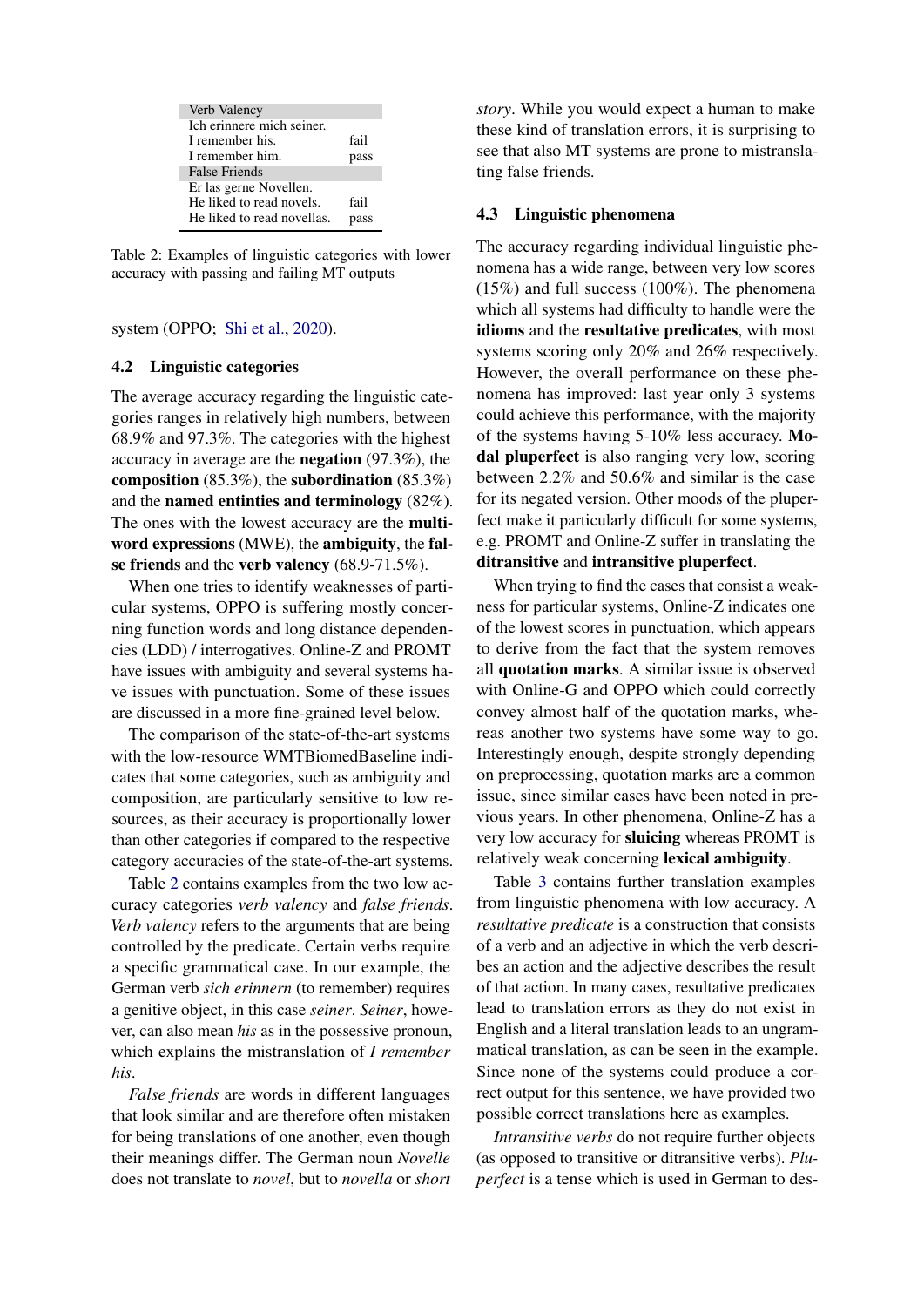<span id="page-4-0"></span>

| <b>Resultative Predicate</b>                  |      |
|-----------------------------------------------|------|
| Sie trinkt die Tasse leer.                    |      |
| She drinks the cup empty.                     | fail |
| She empties the cup.                          | pass |
| She is drinking the whole cup.                | pass |
| <b>Intransitive Pluperfect</b>                |      |
| Sie hatten geschlafen.                        |      |
| They were sleeping.                           | fail |
| They had slept.                               | pass |
| Sluicing                                      |      |
| John mag die Nudeln nicht, aber er weiß       |      |
| nicht, warum.                                 |      |
| John doesn't like the noodles but he doesn't  |      |
| know why.                                     | fail |
| John doesn't like the noodles, but he doesn't |      |
| know why.                                     | pass |
| Lexical Ambiguity                             |      |
| Das Gericht gestern Abend war lecker.         |      |
| The court last night was delicious.           | fail |
| The dish last night was delicious.            | pass |
|                                               |      |

Table 3: Examples of linguistic phenomena with low accuracy with passing and failing MT outputs

cribe completed actions that have taken place in the past. It should be translated to English in pluperfect as well. In the example, the incorrect translation contains past progressive *were sleeping* instead of the correct *had slept*.

*Sluicing* is a type of ellipsis that can occur in direct and indirect interrogative clauses. A wh-word precedes the part of the sentence that contains the ellipsis. In our example, all constituents following the wh-word are elided: *John mag die Nudeln nicht, aber er weiß nicht, warum er die Nudeln nicht mag.* Sluicing exists in both German and in English: *John doesn't like the noodles, but he doesn't know why he doesn't like the noodles.* One difference between the German and the English sluicing sentence is that in German there are two commas, while in English there is only one. Since this phenomenon concerns the complete sentence, punctuation should be correct when translating a sentence containing sluicing. In our example, the missing comma leads to fail.

The fourth example in the Table contains the lexical ambiguity *Gericht*. *Gericht* can either mean *court* or *dish* but the context provided in the sentence (*war lecker*, English: *was delicious*) serves as disambiguation so that only a translation referring to *dish* (or to food in some way) can be a pass. Any translation referring to *court/courthouse/tribunal* or the like is a fail.

<span id="page-4-1"></span>

| WMT. | categ. macro- | micro- |
|------|---------------|--------|
| 2018 | 81.0          | 84.1   |
| 2019 | 87.4          | 83.0   |
| 2020 | 88.0          | 85.1   |

Table 4: The accuracy (%) of the best system of each year as measured over 5,555 test items that were common over the last years. The scores that are significantly higher in each column are boldfaced

#### 4.4 Comparison with previous years

One can notice some improvements on the overall performance of the best system, as compared with the previous two years. As seen in Table [4](#page-4-1) from 2018 to 2019 there was a 6.4% improvement on the macro-averaged accuracy but there was no significant improvement from 2019 to 2020. The best system of 2019 was not submitted in 2020 and this is unfortunate, as it performed better than this year's best system in four categories (mostly regarding ambiguity; Table [6\)](#page-7-1). When considering micro-averaged accuracy, there is significant improvement since last year (2.1%), but the best system of 2018 is competing with the one of this year, due to its high performance regarding verb tense/mood.

One can also consider the improvement of individual systems submitted to WMT from one year to another, starting from 2018. This year, only 5 of the 2019 systems submitted their new version and the yearly difference of their test suite accuracy can be seen in Table [6.](#page-7-1) The accuracy is measured over the test items that are common over all three years (or at least the last two).

All systems indicate considerable improvements on the macro-average since the previous year, ranging between 2,4% and 8,5%. Online-G had a major improvement for a second year in a row (21.6% in total), whereas it is the only system that achieved such an improvement without having an accuracy drop for any of the linguistic categories, whereas it improved 6 categories for more than 10%. PROMT had improvement in all categories apart from verb tense/aspect/mood, UEdin deteriorated in verb tense/aspect/mood, whereas Online-B deteriorated in composition, named entity/terminology and punctuation.

The linguistic categories that improved mostly in average are the long distance dependencies / interrogatives, the verb valency, the ambiguity and the punctuation.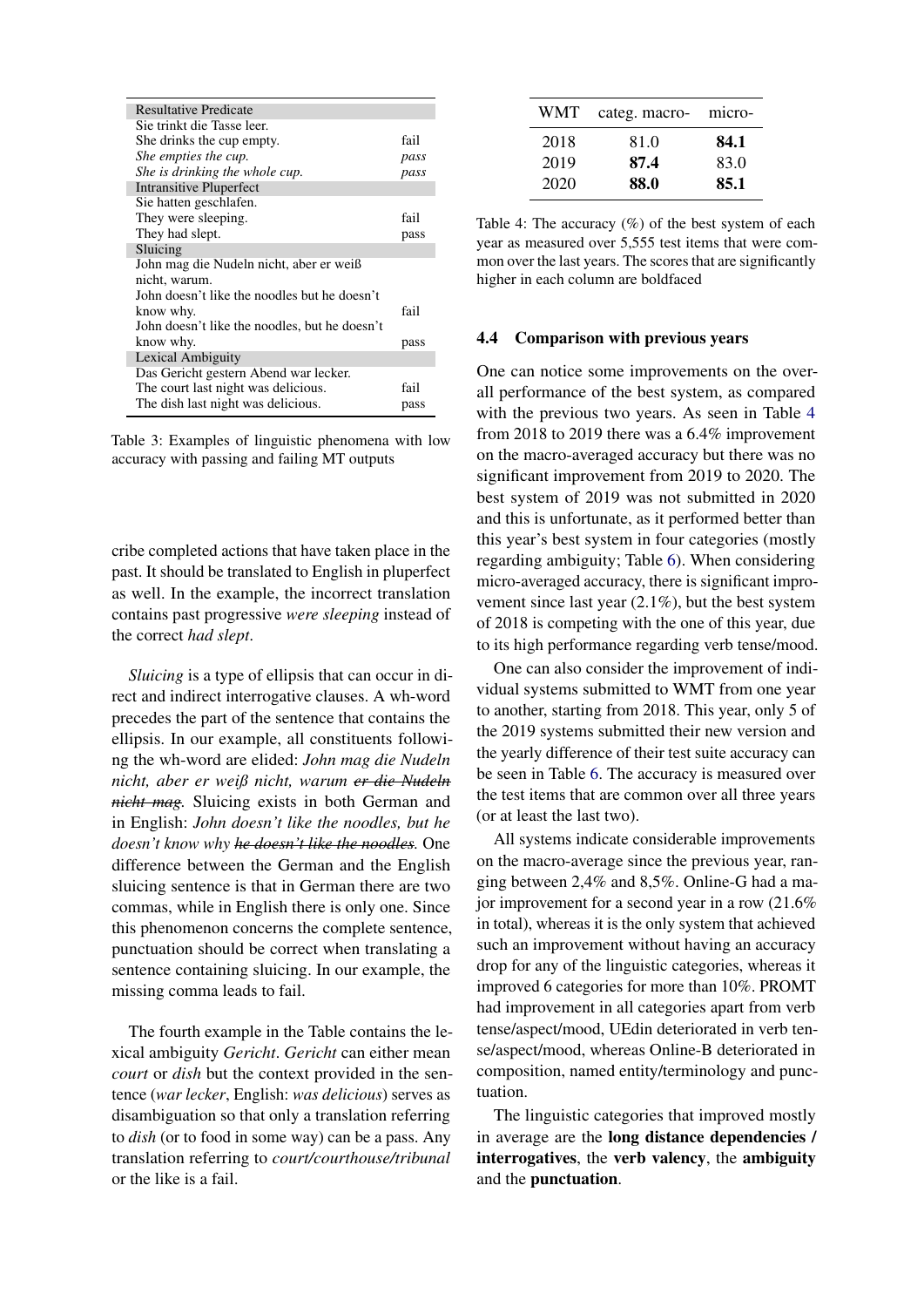## <span id="page-5-1"></span>5 Conclusions and further work

In this paper we present the results of the application of the DFKI test suite in the output of the stateof-the-art MT systems participating in the Shared Task of the Fifth Conference of Machine Translation (WMT20). Based on about 5,500 test items, we present detailed accuracies regarding 107 phenomena organized in 14 categories. Additionally, the evolution of systems submitted also in previous years is observed.

The best system of this year is not significantly better than the one from 2019 in a macro-average, but one can see significant improvement from two years ago. The systems that seem to have the best accuracies are Tohoku and Huoshan. The phenomena that most systems face difficulties are again this year the idioms, the resultative predicates and some moods of the pluperfect, whereas some systems still have issues with quotation marks and lexical ambiguity.

As discussed previously, the high accuracies achieved for particular phenomena or categories raise questions on whether these phenomena are getting solved, or whether the test suite (which was originally built to challenge the systems from 2017) should raise the difficulty by including more test items.

In further work, we would like to be able to associate the performance on specific phenomena with decisions related to decisions during the development of the systems, once there is enough information about this process for all systems.

### Acknowledgments

This research was supported by the German Research Foundation through the project TextQ and by the German Federal Ministry of Education through the project SocialWear.

### References

- <span id="page-5-5"></span>Eleftherios Avramidis, Vivien Macketanz, Arle Lommel, and Hans Uszkoreit. 2018. [Fine-grained eva](https://www.aclweb.org/anthology/W18-2107)[luation of quality estimation for machine translation](https://www.aclweb.org/anthology/W18-2107) [based on a linguistically motivated test suite.](https://www.aclweb.org/anthology/W18-2107) In *Proceedings of the AMTA 2018 Workshop on Translation Quality Estimation and Automatic Post-Editing*, pages 243–248, Boston, MA. Association for Machine Translation in the Americas.
- <span id="page-5-10"></span>Eleftherios Avramidis, Vivien Macketanz, Ursula Strohriegel, and Hans Uszkoreit. 2019. [Linguistic](https://doi.org/10.18653/v1/W19-5351) [evaluation of German-English machine translation](https://doi.org/10.18653/v1/W19-5351)

[using a test suite.](https://doi.org/10.18653/v1/W19-5351) In *Proceedings of the Fourth Conference on Machine Translation (Volume 2: Shared Task Papers, Day 1)*, pages 445–454, Florence, Italy. Association for Computational Linguistics.

- <span id="page-5-7"></span>Ondřej Bojar, Jiří Mírovský, Kateřina Rysová, and Magdaléna Rysová. 2018. [EvalD Reference-Less](http://www.aclweb.org/anthology/W18-64059) [Discourse Evaluation for WMT18.](http://www.aclweb.org/anthology/W18-64059) In *Proceedings of the Third Conference on Machine Translation*, pages 545–549, Belgium, Brussels. Association for Computational Linguistics.
- <span id="page-5-4"></span>Aljoscha Burchardt, Vivien Macketanz, Jon Dehdari, Georg Heigold, Jan-Thorsten Peter, and Philip Williams. 2017. [A Linguistic Evaluation of Rule-Based,](https://doi.org/10.1515/pralin-2017-0017) [Phrase-Based, and Neural MT Engines.](https://doi.org/10.1515/pralin-2017-0017) *The Prague Bulletin of Mathematical Linguistics*, 108:159–170.
- <span id="page-5-8"></span>Franck Burlot, Yves Scherrer, Vinit Ravishankar, Ondřej Bojar, Stig-Arne Grönroos, Maarit Koponen, Tommi Nieminen, and François Yvon. 2018. [The WMT'18 Morpheval test suites for](http://www.aclweb.org/anthology/W18-64060) [English-Czech, English-German, English-Finnish](http://www.aclweb.org/anthology/W18-64060) [and Turkish-English.](http://www.aclweb.org/anthology/W18-64060) In *Proceedings of the Third Conference on Machine Translation*, pages 550–564, Belgium, Brussels. Association for Computational Linguistics.
- <span id="page-5-6"></span>Silvie Cinkova and Ondřej Bojar. 2018. [Testsuite on](http://www.aclweb.org/anthology/W18-64061) [Czech–English Grammatical Contrasts.](http://www.aclweb.org/anthology/W18-64061) In *Proceedings of the Third Conference on Machine Translation*, pages 565–575, Belgium, Brussels. Association for Computational Linguistics.
- <span id="page-5-11"></span>Urlich Germann. 2020. The University of Edinburgh's submission to the German-to-English and Englishto-German Tracks in the WMT 2020 News Translation and Zero-shot Translation Robustness Tasks. In *Proceedings of the Fifth Conference on Machine Translation*. Association for Computational Linguistics.
- <span id="page-5-0"></span>Liane Guillou and Christian Hardmeier. 2016. PRO-TEST: A Test Suite for Evaluating Pronouns in Machine Translation. *Tenth International Conference on Lan- guage Resources and Evaluation (LREC 2016)*.
- <span id="page-5-9"></span>Liane Guillou, Christian Hardmeier, Ekaterina Lapshinova-Koltunski, and Sharid Loáiciga. 2018. [A Pronoun Test Suite Evaluation of the English–](http://www.aclweb.org/anthology/W18-64062) [German MT Systems at WMT 2018.](http://www.aclweb.org/anthology/W18-64062) In *Proceedings of the Third Conference on Machine Translation*, pages 576–583, Belgium, Brussels. Association for Computational Linguistics.
- <span id="page-5-2"></span>Ulrich Heid and Elke Hildenbrand. 1991. Some practical experience with the use of test suites for the evaluation of SYSTRAN. In *the Proceedings of the Evaluators' Forum, Les Rasses*. Citeseer.
- <span id="page-5-3"></span>Pierre Isabelle, Colin Cherry, and George Foster. 2017a. [A Challenge Set Approach to Evaluating Machine](http://arxiv.org/abs/1704.07431) [Translation.](http://arxiv.org/abs/1704.07431) In *EMNLP 2017: Conference on Empirical Methods in Natural Language Processing*, Copenhagen, Denmark. Association for Computational Linguistics.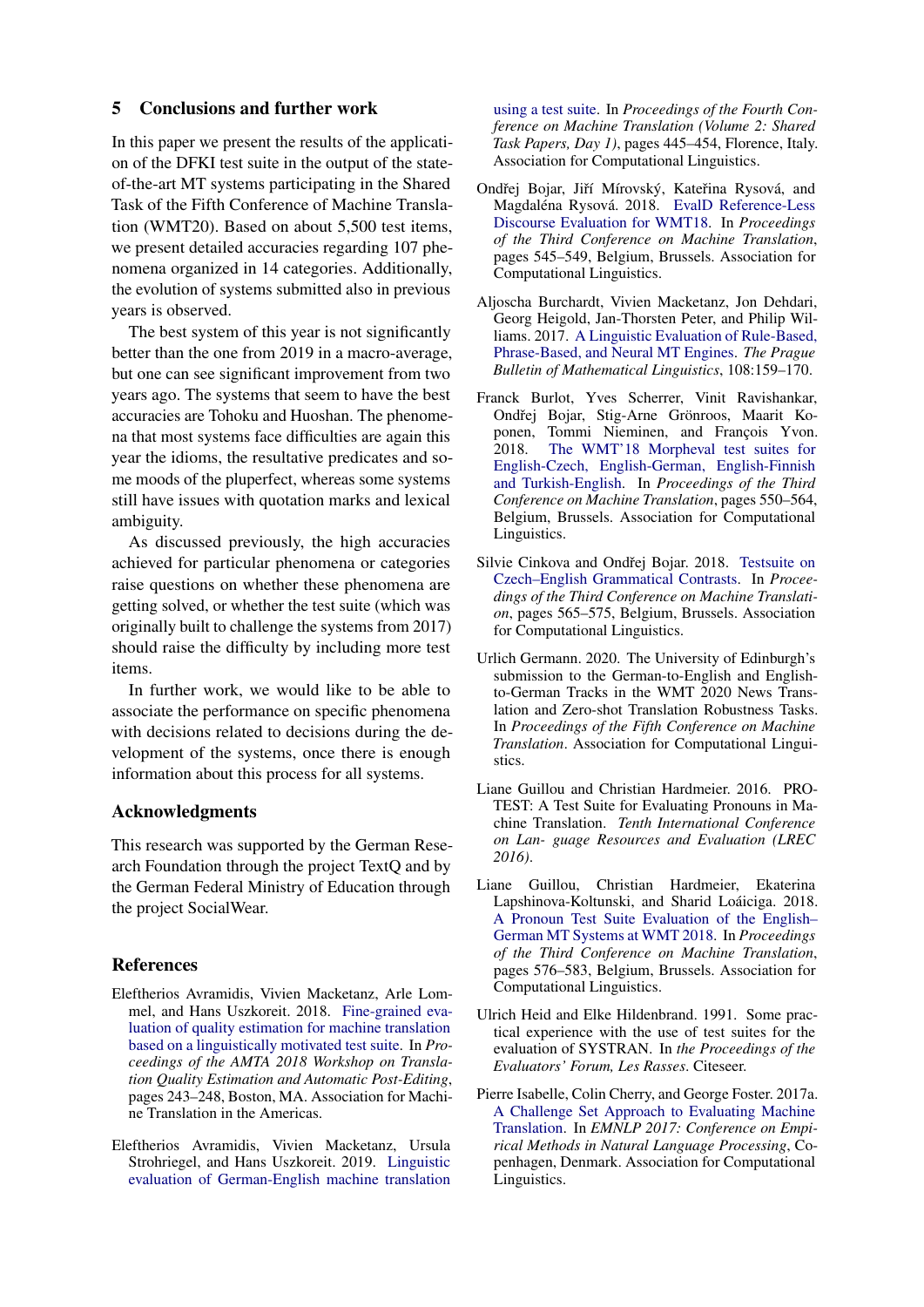- <span id="page-6-1"></span>Pierre Isabelle, Colin Cherry, and George Foster. 2017b. [A challenge set approach to evaluating machine](https://doi.org/10.18653/v1/D17-1263) [translation.](https://doi.org/10.18653/v1/D17-1263) In *Proceedings of the 2017 Conference on Empirical Methods in Natural Language Processing*, pages 2486–2496, Copenhagen, Denmark. Association for Computational Linguistics.
- <span id="page-6-2"></span>Margaret King and Kirsten Falkedal. 1990. [Using test](https://doi.org/10.3115/997939.997976) [suites in evaluation of machine translation systems.](https://doi.org/10.3115/997939.997976) In *Proceedings of the 13th conference on Computational Linguistics*, volume 2, pages 211–216, Morristown, NJ, USA. Association for Computational Linguistics.
- <span id="page-6-6"></span>Shun Kiyono, Takumi Ito, Ryuto Konno, Makoto Morishita Suzuki, and Jun. 2020. Tohoku-AIP-NTT at WMT 2020 News Translation Task. In *Proceedings of the Fifth Conference on Machine Translation*. Association for Computational Linguistics.
- <span id="page-6-5"></span>Vivien Macketanz, Eleftherios Avramidis, Aljoscha Burchardt, and Hans Uszkoreit. 2018. [Fine-grained](https://doi.org/10.18653/v1/W18-6436) [evaluation of German-English Machine Translation](https://doi.org/10.18653/v1/W18-6436) [based on a Test Suite.](https://doi.org/10.18653/v1/W18-6436) In *Proceedings of the Third Conference on Machine Translation (WMT18)*, Brussels, Belgium. Association for Computational Linguistics.
- <span id="page-6-7"></span>Kishore Papineni, Salim Roukos, Todd Ward, and Wei-Jing Zhu. 2002. [Bleu: a method for automatic eva](https://doi.org/10.3115/1073083.1073135)[luation of machine translation.](https://doi.org/10.3115/1073083.1073135) In *Proceedings of the 40th Annual Meeting of the Association for Computational Linguistics*, pages 311–318, Philadelphia, Pennsylvania, USA. Association for Computational Linguistics.
- <span id="page-6-4"></span>Annette Rios, Mathias Müller, and Rico Sennrich. 2018. [The Word Sense Disambiguation Test Sui](http://www.aclweb.org/anthology/W18-64064)[te at WMT18.](http://www.aclweb.org/anthology/W18-64064) In *Proceedings of the Third Conference on Machine Translation*, pages 594–602, Belgium, Brussels. Association for Computational Linguistics.
- <span id="page-6-8"></span>Tingxun Shi, Shiyu Zhao, Xiaopu Li, Xiaoxue Wang, Qian Zhang, Di Ai, Dawei Dang, Xue Zhengshan, and Jie Hao. 2020. OPPO's Machine Translation Systems for WMT20. In *Proceedings of the Fifth Conference on Machine Translation*. Association for Computational Linguistics.
- <span id="page-6-0"></span>Gabriel Stanovsky, Noah A. Smith, and Luke Zettlemoyer. 2019. [Evaluating gender bias in machine](https://doi.org/10.18653/v1/P19-1164) [translation.](https://doi.org/10.18653/v1/P19-1164) In *Proceedings of the 57th Annual Meeting of the Association for Computational Linguistics*, pages 1679–1684, Florence, Italy. Association for Computational Linguistics.
- <span id="page-6-3"></span>Andrew Way. 1991. Developer-Oriented Evaluation of MT Systems. In *Proceedings of the Evaluators' Forum*, pages 237–244, Les Rasses, Vaud, Switzerland. ISSCO.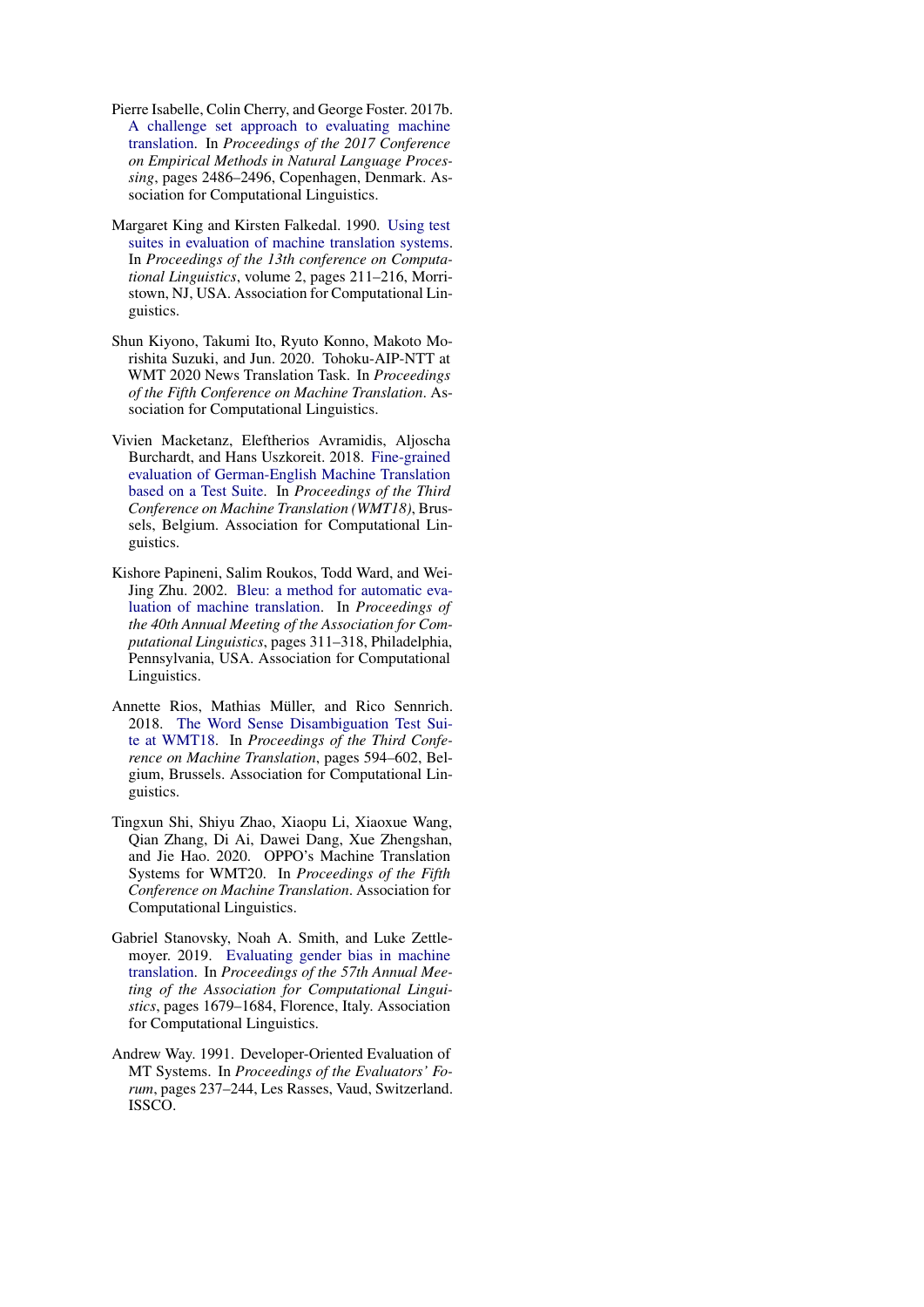| category                    | items | Tohoku | Huoshan | UEdin | $Onl-B$ | $Onl-G$ | Onl-A | <b>PROMT</b> | <b>OPPO</b> | $Onl-Z$ | <b>ZLabs</b> | <b>WMTBi</b> | avg  |
|-----------------------------|-------|--------|---------|-------|---------|---------|-------|--------------|-------------|---------|--------------|--------------|------|
| Ambiguity                   | 81    | 82.7   | 77.8    | 72.8  | 79.0    | 84.0    | 76.5  | 64.2         | 82.7        | 67.9    | 45.7         | 30.9         | 69.5 |
| Composition                 | 49    | 98.0   | 98.0    | 93.9  | 93.9    | 95.9    | 93.9  | 89.8         | 95.9        | 85.7    | 49.0         | 44.9         | 85.3 |
| Coordination & ellipsis     | 78    | 89.7   | 91.0    | 89.7  | 91.0    | 85.9    | 87.2  | 87.2         | 87.2        | 60.3    | 52.6         | 44.9         | 78.8 |
| False friends               | 36    | 72.2   | 80.6    | 72.2  | 80.6    | 77.8    | 69.4  | 72.2         | 66.7        | 86.1    | 52.8         | 50.0         | 71.0 |
| Function word               | 72    | 86.1   | 80.6    | 86.1  | 90.3    | 90.3    | 83.3  | 88.9         | 55.6        | 88.9    | 41.7         | 43.1         | 75.9 |
| LDD & interrogatives        | 174   | 89.1   | 86.2    | 85.1  | 83.3    | 86.8    | 77.6  | 81.0         | 58.6        | 72.4    | 48.3         | 58.6         | 75.2 |
| <b>MWE</b>                  | 80    | 80.0   | 75.0    | 71.3  | 77.5    | 77.5    | 71.3  | 70.0         | 78.8        | 73.8    | 45.0         | 37.5         | 68.9 |
| Named entitiv & terminology | 89    | 92.1   | 84.3    | 87.6  | 82.0    | 82.0    | 88.8  | 87.6         | 85.4        | 68.5    | 70.8         | 73.0         | 82.0 |
| Negation                    | 20    | 100.0  | 100.0   | 100.0 | 100.0   | 100.0   | 95.0  | 100.0        | 100.0       | 95.0    | 80.0         | 100.0        | 97.3 |
| Non-verbal agreement        | 61    | 91.8   | 88.5    | 88.5  | 86.9    | 90.2    | 83.6  | 82.0         | 88.5        | 85.2    | 54.1         | 57.4         | 81.5 |
| Punctuation                 | 60    | 96.7   | 98.3    | 98.3  | 71.7    | 61.7    | 100.0 | 98.3         | 70.0        | 28.3    | 68.3         | 55.0         | 77.0 |
| Subordination               | 180   | 90.6   | 88.3    | 91.1  | 91.1    | 92.2    | 88.9  | 90.0         | 90.6        | 87.8    | 65.0         | 62.2         | 85.3 |
| Verb tense/aspect/mood      | 4447  | 84.6   | 85.3    | 80.3  | 75.9    | 79.6    | 77.5  | 75.1         | 79.3        | 73.6    | 50.5         | 52.1         | 74.0 |
| Verb valency                | 87    | 79.3   | 81.6    | 77.0  | 81.6    | 77.0    | 77.0  | 71.3         | 80.5        | 64.4    | 44.8         | 51.7         | 71.5 |
| micro-average               | 5514  | 85.3   | 85.4    | 81.2  | 77.7    | 80.6    | 78.7  | 76.5         | 79.1        | 73.6    | 51.3         | 52.4         | 74.7 |
| macro-average               | 5514  | 88.1   | 86.8    | 85.3  | 84.6    | 84.3    | 83.6  | 82.7         | 80.0        | 74.1    | 54.9         | 54.4         | 78.1 |
| <b>BLEU</b>                 |       | 43.8   | 43.5    | 42.3  | 41.9    | 41.4    | 40.4  | 39.6         | 43.2        | 35.4    | 31.5         | 32.1         | 35.4 |

Table 5: Accuracies (%) of successful translations for 11 systems and 14 categories. Boldface indicates the significantly best performing systems in each row

|                             | Onl-A   |         | $Onl-B$ |         |         | $Onl-G$ | <b>PROMT</b> | UEdin   |         | best    |        |
|-----------------------------|---------|---------|---------|---------|---------|---------|--------------|---------|---------|---------|--------|
| category                    | 2019    | 2020    | 2019    | 2020    | 2019    | 2020    | 2020         | 2019    | 2020    | 2019    | 2020   |
| Ambiguity                   | $+2.6$  | $+7.7$  | $+1.3$  | $+2.6$  | $+2.6$  | $+11.5$ | $+16.7$      | $+11.6$ | $+14.1$ | $+12.4$ | $-9.9$ |
| Composition                 | $+10.4$ | $+2.1$  |         | $-4.1$  | $+12.5$ | $+12.5$ | $+10.4$      | $+8.3$  | $+8.4$  | $+12.3$ |        |
| Coordination & ellipsis     |         |         |         | $+2.2$  | $+8.7$  | $+19.6$ | $+6.6$       |         | $+4.4$  | 5.1     | $-1.3$ |
| False friends               |         | $-2.8$  | $+2.8$  | $+2.8$  |         | $+5.6$  |              | $+13.9$ | $+5.5$  | $+8.3$  | $-2.8$ |
| Function word               | $+1.6$  | $-1.6$  |         | $+10.9$ | $+42.2$ | $+1.6$  | $+6.2$       | $+7.8$  | $+2.7$  |         |        |
| LDD & interrogatives        | $-2.2$  | $+8.7$  |         | $+6.6$  | $+14.2$ | $+18.4$ | $+8.7$       |         | $+15.2$ | $+1.8$  | $+3.4$ |
| <b>MWE</b>                  | $+1.3$  | $+5.4$  |         | $+6.6$  | $+5.3$  | $+9.3$  | $+14.6$      | $+5.3$  | $+10.7$ | $+10.0$ | $+1.2$ |
| Named entitiv & terminology |         | $+3.1$  |         | $-3.2$  | $-1.5$  | $+7.8$  | $+15.6$      | $+7.8$  | $+3.1$  | $-2.3$  | $+9.0$ |
| Negation                    |         | $-5.0$  |         | $+5.0$  | $+4$    |         | $+10.0$      | $-10.0$ | $+10.0$ |         |        |
| Non-verbal agreement        | $+6.9$  |         |         |         | $+22.4$ | $+10.4$ | $+10.4$      | $+10.4$ | $+6.9$  | $+9.8$  |        |
| Punctuation                 | $-21.9$ | $+25.5$ |         | $-3.6$  | $-7.3$  | $+3.7$  | $+16.4$      | $+21.8$ | $+9.1$  | $+30.0$ | $+3.4$ |
| Subordination               | $-11.3$ | $+10.3$ | $+1.0$  | $+7.2$  | $+6.2$  | $+5.1$  | $+4.1$       | $-2.1$  | $+7.2$  | $+3.8$  | $+1.2$ |
| Verb tense/aspect/mood      | $+11.9$ | $-6.3$  | $+0.2$  | $+2.0$  | $+19.8$ | $+13.9$ | $-0.2$       | $+5.6$  | $-1.1$  | 0.8     | 5.8    |
| Verb valency                | $+1.5$  | $+9.0$  |         | $+13.5$ | $+11.9$ | $+6.0$  | $+11.9$      | $+3.0$  | $+13.4$ | 9.2     | $-1.2$ |
| micro-avg                   | $+9.9$  | $-4.4$  | $+0.2$  | $+2.4$  | $+18.5$ | $+13.1$ | $+1.5$       | $+5.6$  | $+0.6$  | $+2.0$  | $+4.8$ |
| macro-avg                   | $+0.1$  | $+4.0$  | $+0.4$  | $+3.5$  | $+12.7$ | $+8.9$  | $+9.3$       | $+6.0$  | $+7.6$  | $+7.4$  | $+0.6$ |

<span id="page-7-1"></span><span id="page-7-0"></span>Table 6: Difference of the test suite accuracy from one year to the next one per category, for the systems participating in the shared tasks WMT18-20, measured over the test items that are common over all these years.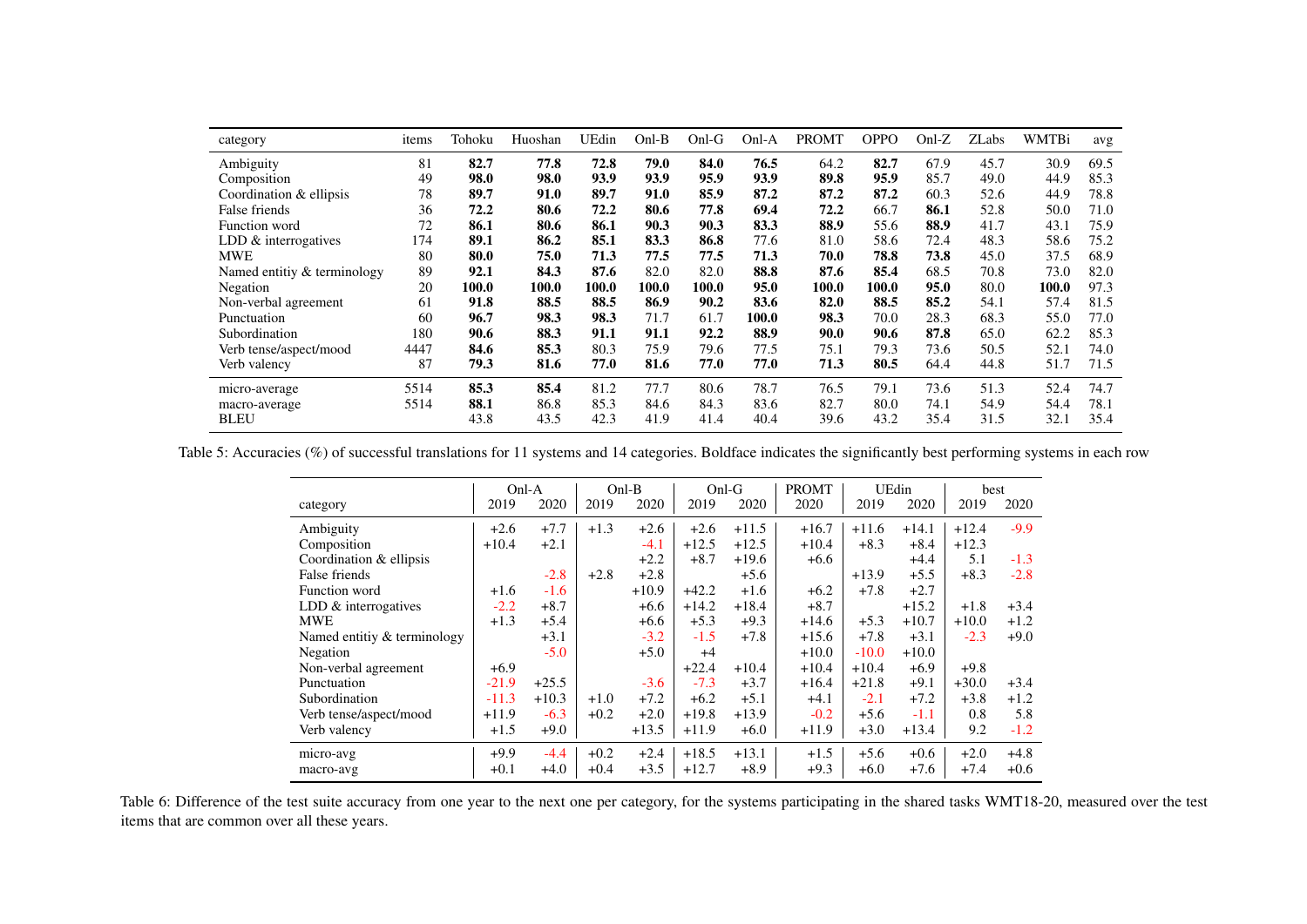<span id="page-8-0"></span>

| phenomenon                      | items | Tohoku | Huoshan | UEdin | Onl-B | Onl-G | Onl-A | <b>PROMT</b> | <b>OPPO</b> | $Onl-Z$ | ZLabs | <b>WMTBi</b> | avg  |
|---------------------------------|-------|--------|---------|-------|-------|-------|-------|--------------|-------------|---------|-------|--------------|------|
| Ambiguity                       | 81    | 82.7   | 77.8    | 72.8  | 79.0  | 84.0  | 76.5  | 64.2         | 82.7        | 67.9    | 45.7  | 30.9         | 69.5 |
| Lexical ambiguity               | 63    | 85.7   | 79.4    | 77.8  | 77.8  | 87.3  | 79.4  | 65.1         | 85.7        | 68.3    | 49.2  | 36.5         | 72.0 |
| Structural ambiguity            | 18    | 72.2   | 72.2    | 55.6  | 83.3  | 72.2  | 66.7  | 61.1         | 72.2        | 66.7    | 33.3  | 11.1         | 60.6 |
| Composition                     | 49    | 98.0   | 98.0    | 93.9  | 93.9  | 95.9  | 93.9  | 89.8         | 95.9        | 85.7    | 49.0  | 44.9         | 85.3 |
| Compound                        | 29    | 96.6   | 96.6    | 89.7  | 93.1  | 93.1  | 89.7  | 86.2         | 96.6        | 82.8    | 51.7  | 48.3         | 84.0 |
| Phrasal verb                    | 20    | 100.0  | 100.0   | 100.0 | 95.0  | 100.0 | 100.0 | 95.0         | 95.0        | 90.0    | 45.0  | 40.0         | 87.3 |
| Coordination & ellipsis         | 78    | 89.7   | 91.0    | 89.7  | 91.0  | 85.9  | 87.2  | 87.2         | 87.2        | 60.3    | 52.6  | 44.9         | 78.8 |
| Gapping                         | 20    | 95.0   | 95.0    | 95.0  | 95.0  | 95.0  | 80.0  | 95.0         | 90.0        | 75.0    | 70.0  | 40.0         | 84.1 |
| Right node raising              | 20    | 80.0   | 85.0    | 85.0  | 80.0  | 65.0  | 85.0  | 80.0         | 85.0        | 85.0    | 40.0  | 15.0         | 71.4 |
| Sluicing                        | 18    | 100.0  | 100.0   | 100.0 | 100.0 | 100.0 | 100.0 | 100.0        | 100.0       | 11.1    | 72.2  | 100.0        | 89.4 |
| Stripping                       | 20    | 85.0   | 85.0    | 80.0  | 90.0  | 85.0  | 85.0  | 75.0         | 75.0        | 65.0    | 30.0  | 30.0         | 71.4 |
| False friends                   | 36    | 72.2   | 80.6    | 72.2  | 80.6  | 77.8  | 69.4  | 72.2         | 66.7        | 86.1    | 52.8  | 50.0         | 71.0 |
| Function word                   | 72    | 86.1   | 80.6    | 86.1  | 90.3  | 90.3  | 83.3  | 88.9         | 55.6        | 88.9    | 41.7  | 43.1         | 75.9 |
| Focus particle                  | 24    | 91.7   | 91.7    | 95.8  | 95.8  | 100.0 | 91.7  | 95.8         | 91.7        | 95.8    | 75.0  | 83.3         | 91.7 |
| Modal particle                  | 29    | 75.9   | 72.4    | 72.4  | 79.3  | 75.9  | 72.4  | 79.3         | 62.1        | 79.3    | 41.4  | 37.9         | 68.0 |
| Question tag                    | 19    | 94.7   | 78.9    | 94.7  | 100.0 | 100.0 | 89.5  | 94.7         | 0.0         | 94.7    | 0.0   | 0.0          | 67.9 |
| LDD $&$ interrogatives          | 174   | 89.1   | 86.2    | 85.1  | 83.3  | 86.8  | 77.6  | 81.0         | 58.6        | 72.4    | 48.3  | 58.6         | 75.2 |
| Extended adjective construction | 20    | 85.0   | 80.0    | 75.0  | 80.0  | 80.0  | 70.0  | 75.0         | 80.0        | 55.0    | 55.0  | 50.0         | 71.4 |
| Extraposition                   | 20    | 75.0   | 70.0    | 75.0  | 55.0  | 65.0  | 65.0  | 75.0         | 65.0        | 65.0    | 40.0  | 40.0         | 62.7 |
| Multiple connectors             | 20    | 90.0   | 90.0    | 95.0  | 75.0  | 95.0  | 75.0  | 70.0         | 80.0        | 65.0    | 85.0  | 85.0         | 82.3 |
| Pied-piping                     | 20    | 90.0   | 85.0    | 90.0  | 90.0  | 85.0  | 80.0  | 90.0         | 95.0        | 65.0    | 30.0  | 55.0         | 77.7 |
| Polar question                  | 20    | 100.0  | 100.0   | 100.0 | 100.0 | 100.0 | 100.0 | 95.0         | 10.0        | 85.0    | 55.0  | 85.0         | 84.5 |
| Scrambling                      | 20    | 90.0   | 75.0    | 70.0  | 85.0  | 85.0  | 50.0  | 65.0         | 85.0        | 60.0    | 20.0  | 35.0         | 65.5 |
| Topicalization                  | 19    | 89.5   | 78.9    | 78.9  | 78.9  | 78.9  | 78.9  | 68.4         | 84.2        | 73.7    | 36.8  | 36.8         | 71.3 |
| Wh-movement                     | 35    | 91.4   | 100.0   | 91.4  | 94.3  | 97.1  | 91.4  | 97.1         | 8.6         | 94.3    | 57.1  | 71.4         | 81.3 |
| <b>MWE</b>                      | 80    | 80.0   | 75.0    | 71.3  | 77.5  | 77.5  | 71.3  | 70.0         | 78.8        | 73.8    | 45.0  | 37.5         | 68.9 |
| Collocation                     | 20    | 100.0  | 90.0    | 80.0  | 95.0  | 95.0  | 75.0  | 80.0         | 95.0        | 90.0    | 35.0  | 20.0         | 77.7 |
| Idiom                           | 20    | 25.0   | 20.0    | 15.0  | 20.0  | 20.0  | 15.0  | 5.0          | 20.0        | 20.0    | 0.0   | 5.0          | 15.0 |
| Prepositional MWE               | 20    | 95.0   | 95.0    | 95.0  | 95.0  | 95.0  | 95.0  | 95.0         | 100.0       | 90.0    | 70.0  | 60.0         | 89.5 |
| Verbal MWE                      | 20    | 100.0  | 95.0    | 95.0  | 100.0 | 100.0 | 100.0 | 100.0        | 100.0       | 95.0    | 75.0  | 65.0         | 93.2 |
| Named entity & terminology      | 89    | 92.1   | 84.3    | 87.6  | 82.0  | 82.0  | 88.8  | 87.6         | 85.4        | 68.5    | 70.8  | 73.0         | 82.0 |
| Date                            | 20    | 100.0  | 100.0   | 100.0 | 85.0  | 100.0 | 100.0 | 100.0        | 95.0        | 60.0    | 75.0  | 100.0        | 92.3 |
| Domainspecific term             | 20    | 75.0   | 60.0    | 60.0  | 65.0  | 60.0  | 70.0  | 65.0         | 70.0        | 50.0    | 50.0  | 40.0         | 60.5 |
| Location                        | 20    | 95.0   | 95.0    | 95.0  | 95.0  | 90.0  | 95.0  | 90.0         | 95.0        | 90.0    | 85.0  | 90.0         | 92.3 |
| Measuring unit                  | 20    | 100.0  | 90.0    | 100.0 | 90.0  | 90.0  | 100.0 | 100.0        | 90.0        | 75.0    | 85.0  | 80.0         | 90.9 |
| Proper name                     | 9     | 88.9   | 66.7    | 77.8  | 66.7  | 55.6  | 66.7  | 77.8         | 66.7        | 66.7    | 44.4  | 33.3         | 64.6 |
| Negation                        | 20    | 100.0  | 100.0   | 100.0 | 100.0 | 100.0 | 95.0  | 100.0        | 100.0       | 95.0    | 80.0  | 100.0        | 97.3 |
| Non-verbal agreement            | 61    | 91.8   | 88.5    | 88.5  | 86.9  | 90.2  | 83.6  | 82.0         | 88.5        | 85.2    | 54.1  | 57.4         | 81.5 |
| Coreference                     | 20    | 80.0   | 70.0    | 75.0  | 80.0  | 75.0  | 70.0  | 70.0         | 75.0        | 70.0    | 70.0  | 60.0         | 72.3 |
| External possessor              | 21    | 100.0  | 95.2    | 90.5  | 85.7  | 95.2  | 81.0  | 81.0         | 90.5        | 90.5    | 14.3  | 42.9         | 78.8 |
| Internal possessor              | 20    | 95.0   | 100.0   | 100.0 | 95.0  | 100.0 | 100.0 | 95.0         | 100.0       | 95.0    | 80.0  | 70.0         | 93.6 |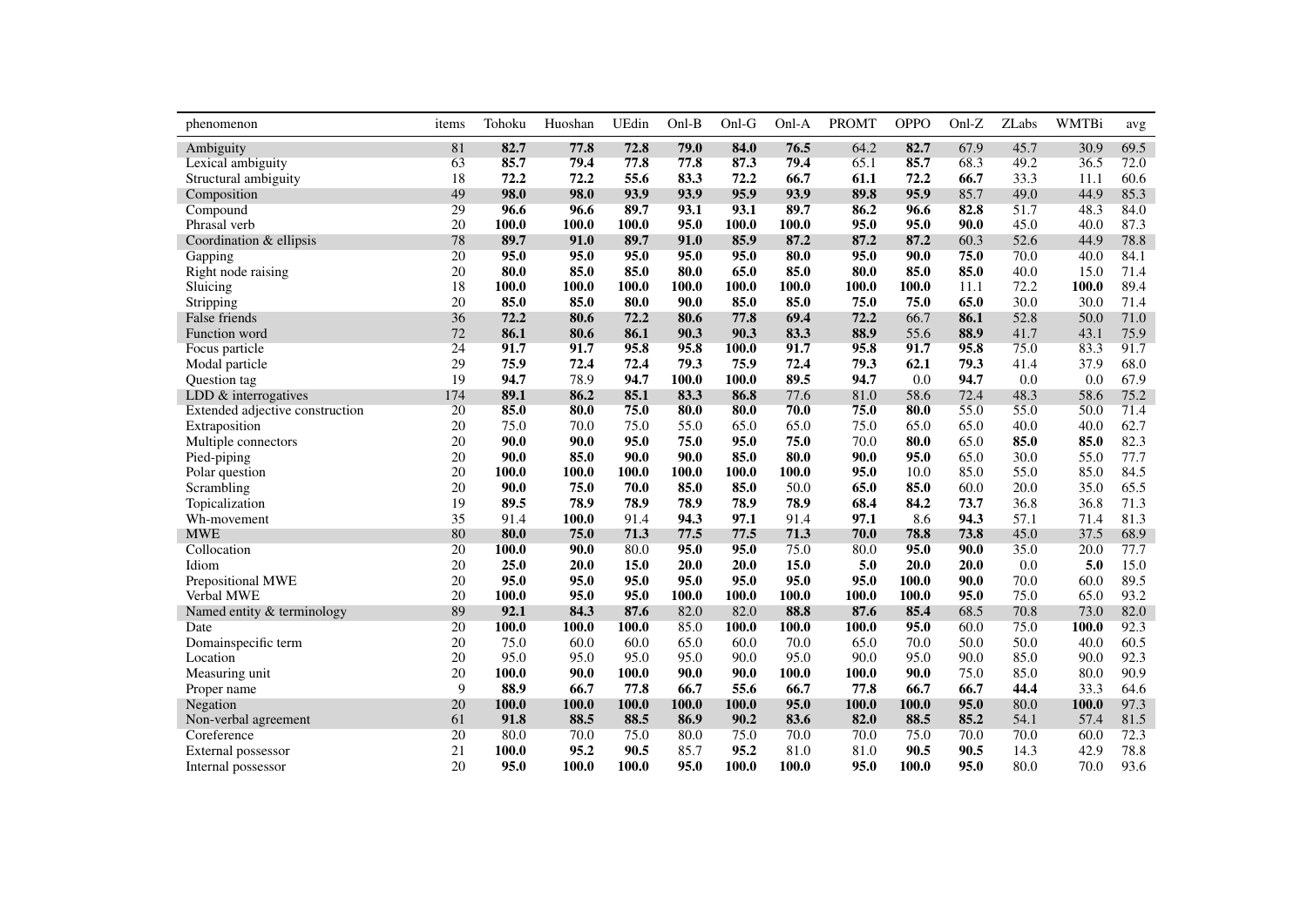| phenomenon                               | items | Tohoku | Huoshan | UEdin | $Onl-B$ | Onl-G | Onl-A | <b>PROMT</b> | <b>OPPO</b> | $Onl-Z$ | <b>ZLabs</b> | <b>WMTBi</b> | avg  |
|------------------------------------------|-------|--------|---------|-------|---------|-------|-------|--------------|-------------|---------|--------------|--------------|------|
| Punctuation                              | 60    | 96.7   | 98.3    | 98.3  | 71.7    | 61.7  | 100.0 | 98.3         | 70.0        | 28.3    | 68.3         | 55.0         | 77.0 |
| Comma                                    | 20    | 100.0  | 100.0   | 100.0 | 90.0    | 100.0 | 100.0 | 100.0        | 100.0       | 85.0    | 85.0         | 85.0         | 95.0 |
| Quotation marks                          | 40    | 95.0   | 97.5    | 97.5  | 62.5    | 42.5  | 100.0 | 97.5         | 55.0        | 0.0     | 60.0         | 40.0         | 68.0 |
| Subordination                            | 180   | 90.6   | 88.3    | 91.1  | 91.1    | 92.2  | 88.9  | 90.0         | 90.6        | 87.8    | 65.0         | 62.2         | 85.3 |
| Adverbial clause                         | 20    | 90.0   | 90.0    | 90.0  | 90.0    | 95.0  | 90.0  | 90.0         | 85.0        | 90.0    | 85.0         | 80.0         | 88.6 |
| Cleft sentence                           | 20    | 95.0   | 90.0    | 90.0  | 95.0    | 95.0  | 90.0  | 95.0         | 95.0        | 80.0    | 55.0         | 75.0         | 86.8 |
| Free relative clause                     | 20    | 90.0   | 95.0    | 95.0  | 95.0    | 90.0  | 90.0  | 85.0         | 90.0        | 85.0    | 65.0         | 60.0         | 85.5 |
| Indirect speech                          | 20    | 95.0   | 85.0    | 90.0  | 85.0    | 100.0 | 90.0  | 90.0         | 95.0        | 80.0    | 50.0         | 70.0         | 84.5 |
| Infinitive clause                        | 20    | 100.0  | 100.0   | 100.0 | 95.0    | 100.0 | 100.0 | 100.0        | 100.0       | 95.0    | 80.0         | 65.0         | 94.1 |
| Object clause                            | 20    | 95.0   | 95.0    | 95.0  | 100.0   | 100.0 | 95.0  | 95.0         | 100.0       | 95.0    | 75.0         | 70.0         | 92.3 |
| Pseudo-cleft sentence                    | 20    | 70.0   | 70.0    | 70.0  | 75.0    | 80.0  | 75.0  | 70.0         | 75.0        | 75.0    | 40.0         | 35.0         | 66.8 |
| Relative clause                          | 20    | 85.0   | 80.0    | 95.0  | 90.0    | 85.0  | 75.0  | 90.0         | 80.0        | 90.0    | 80.0         | 65.0         | 83.2 |
| Subject clause                           | 20    | 95.0   | 90.0    | 95.0  | 95.0    | 85.0  | 95.0  | 95.0         | 95.0        | 100.0   | 55.0         | 40.0         | 85.5 |
| Verb tense/aspect/mood                   | 4447  | 84.6   | 85.3    | 80.3  | 75.9    | 79.6  | 77.5  | 75.1         | 79.3        | 73.6    | 50.5         | 52.1         | 74.0 |
| Conditional                              | 19    | 100.0  | 100.0   | 100.0 | 100.0   | 89.5  | 89.5  | 94.7         | 94.7        | 84.2    | 73.7         | 84.2         | 91.9 |
| Ditransitive - future I                  | 36    | 100.0  | 100.0   | 100.0 | 100.0   | 100.0 | 100.0 | 100.0        | 100.0       | 91.7    | 75.0         | 66.7         | 93.9 |
| Ditransitive - future I subjunctive II   | 36    | 100.0  | 100.0   | 100.0 | 100.0   | 100.0 | 100.0 | 100.0        | 100.0       | 100.0   | 75.0         | 55.6         | 93.7 |
| Ditransitive - future II                 | 36    | 100.0  | 100.0   | 100.0 | 100.0   | 86.1  | 100.0 | 97.2         | 100.0       | 100.0   | 69.4         | 91.7         | 94.9 |
| Ditransitive - future II subjunctive II  | 36    | 100.0  | 100.0   | 100.0 | 100.0   | 100.0 | 97.2  | 100.0        | 100.0       | 100.0   | 69.4         | 94.4         | 96.5 |
| Ditransitive - perfect                   | 36    | 100.0  | 100.0   | 100.0 | 100.0   | 100.0 | 100.0 | 100.0        | 100.0       | 97.2    | 83.3         | 86.1         | 97.0 |
| Ditransitive - pluperfect                | 36    | 94.4   | 94.4    | 66.7  | 86.1    | 80.6  | 100.0 | 22.2         | 63.9        | 33.3    | 44.4         | 50.0         | 66.9 |
| Ditransitive - pluperfect subjunctive II | 36    | 100.0  | 91.7    | 100.0 | 100.0   | 100.0 | 100.0 | 100.0        | 100.0       | 97.2    | 33.3         | 63.9         | 89.6 |
| Ditransitive - present                   | 36    | 97.2   | 97.2    | 100.0 | 100.0   | 100.0 | 97.2  | 72.2         | 97.2        | 83.3    | 75.0         | 63.9         | 89.4 |
| Ditransitive - preterite                 | 36    | 88.9   | 86.1    | 77.8  | 97.2    | 77.8  | 77.8  | 75.0         | 94.4        | 83.3    | 50.0         | 50.0         | 78.0 |
| Ditransitive - preterite subjunctive II  | 36    | 75.0   | 75.0    | 69.4  | 72.2    | 63.9  | 66.7  | 66.7         | 72.2        | 77.8    | 36.1         | 44.4         | 65.4 |
| Imperative                               | 20    | 85.0   | 80.0    | 80.0  | 95.0    | 95.0  | 75.0  | 80.0         | 90.0        | 85.0    | 30.0         | 35.0         | 75.5 |
| Intransitive - future I                  | 36    | 97.2   | 97.2    | 97.2  | 97.2    | 100.0 | 97.2  | 100.0        | 97.2        | 97.2    | 86.1         | 66.7         | 93.9 |
| Intransitive - future I subjunctive II   | 36    | 100.0  | 100.0   | 100.0 | 86.1    | 100.0 | 100.0 | 100.0        | 100.0       | 100.0   | 80.6         | 69.4         | 94.2 |
| Intransitive - future II                 | 42    | 88.1   | 90.5    | 95.2  | 95.2    | 88.1  | 92.9  | 100.0        | 97.6        | 92.9    | 61.9         | 35.7         | 85.3 |
| Intransitive - future II subjunctive II  | 36    | 100.0  | 100.0   | 100.0 | 100.0   | 61.1  | 100.0 | 100.0        | 100.0       | 100.0   | 44.4         | 36.1         | 85.6 |
| Intransitive - perfect                   | 84    | 100.0  | 100.0   | 100.0 | 100.0   | 98.8  | 100.0 | 100.0        | 100.0       | 97.6    | 63.1         | 54.8         | 92.2 |
| Intransitive - pluperfect                | 36    | 83.3   | 83.3    | 66.7  | 33.3    | 83.3  | 75.0  | 50.0         | 77.8        | 61.1    | 38.9         | 19.4         | 61.1 |
| Intransitive - pluperfect subjunctive II | 36    | 100.0  | 100.0   | 97.2  | 94.4    | 100.0 | 100.0 | 94.4         | 97.2        | 100.0   | 25.0         | 19.4         | 84.3 |
| Intransitive - present                   | 36    | 100.0  | 100.0   | 100.0 | 97.2    | 100.0 | 100.0 | 100.0        | 100.0       | 97.2    | 69.4         | 52.8         | 92.4 |
| Intransitive - preterite                 | 66    | 93.9   | 97.0    | 86.4  | 92.4    | 92.4  | 95.5  | 84.8         | 97.0        | 95.5    | 47.0         | 19.7         | 82.0 |
| Intransitive - preterite subjunctive II  | 36    | 63.9   | 75.0    | 63.9  | 77.8    | 80.6  | 61.1  | 88.9         | 75.0        | 66.7    | 22.2         | 11.1         | 62.4 |
| Modal - future I                         | 180   | 79.4   | 90.0    | 73.9  | 78.9    | 79.4  | 73.9  | 72.2         | 75.6        | 75.6    | 62.2         | 59.4         | 74.6 |
| Modal - future I subjunctive II          | 180   | 77.2   | 86.7    | 76.1  | 76.7    | 74.4  | 72.8  | 65.0         | 66.1        | 70.6    | 57.2         | 64.4         | 71.6 |
| Modal - perfect                          | 180   | 90.0   | 83.9    | 85.0  | 73.9    | 70.6  | 65.0  | 82.8         | 78.3        | 60.0    | 1.7          | 63.3         | 68.6 |
| Modal - pluperfect                       | 180   | 50.6   | 40.6    | 37.2  | 22.8    | 32.8  | 15.6  | 28.3         | 16.7        | 2.2     | 0.0          | 8.9          | 23.2 |
| Modal - pluperfect subjunctive II        | 180   | 65.6   | 60.6    | 60.0  | 43.9    | 59.4  | 56.7  | 60.0         | 54.4        | 55.0    | 37.2         | 32.8         | 53.2 |
| Modal - present                          | 180   | 97.8   | 96.1    | 93.3  | 80.0    | 94.4  | 91.7  | 69.4         | 95.0        | 92.2    | 81.7         | 69.4         | 87.4 |
| Modal - preterite                        | 180   | 98.3   | 99.4    | 94.4  | 96.7    | 98.9  | 96.7  | 93.9         | 98.9        | 97.8    | 80.6         | 72.8         | 93.5 |